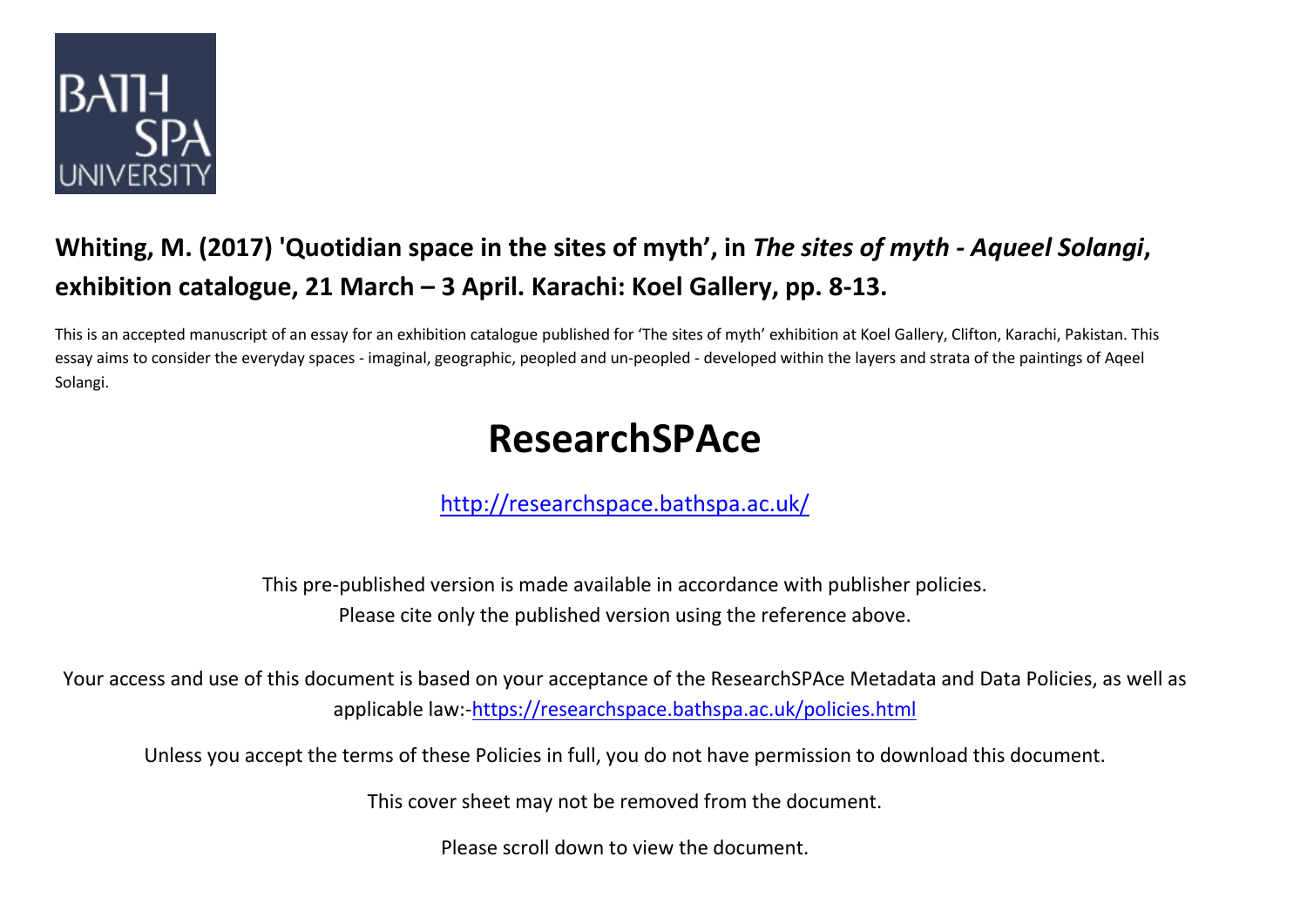### **Quotidian Space in the Sites of Myth**

### Dr. Michele Whiting 2017

l

There are traditions in European Art History that still pervade contemporary understanding of painting: figure, ground, sky, horizon, distance and proximity, these issues were considered and modified, illuminated and cajoled through periods of art history by practitioners innovating new images, some of which led away from the representational, and instead embraced the impressionistic, or the intangible even.<sup>1</sup> The dualities of sea and sky, mountain and sky, far horizon and close proximity are still issues that an artist such as Aqeel Solangi deals with in daily practice, and alongside this lies an intense exploration of the formal and sociological nature of architecture, objects and behaviours. Solangi's work explores the seductive nature of such things and their relationship to places and histories. The word 'ground' (above) in the context of this writing, supplants 'landscape' (an often over ripe word used liberally) because this painterly term allows for conceptual understanding of 'space' and 'dimension' to form in the mind's eye, that suggests other issues at play within the intellectual framework, the internal logic of the paintings if you will, which is discussed in this text.

One of the initially striking thoughts that surfaces when looking at the body of works, is that to lay claim to only discussing the processes of the paintings, or the harmony of colour, or the composition, would be to ignore the powerful suggestions that are made through conscious discernment (on behalf of the artist) as to the subject matter held within the frame. The choices made are integral to the freedom of both the viewer and the artist; for the onlooker, our compromised view (and it is always thus) witnesses frozen moments in time, where we are both knowingly engaged and disengaged at once. Engaged through Aqeel Solangi's sense of form that binds component parts of the painting into and onto one space within the frame, and disengaged through a sense of unease that pervades and is exploited through the emotional surface of the canvas.

<sup>1</sup> Berger J. Ways of Seeing. London, Penguin Books. (1972)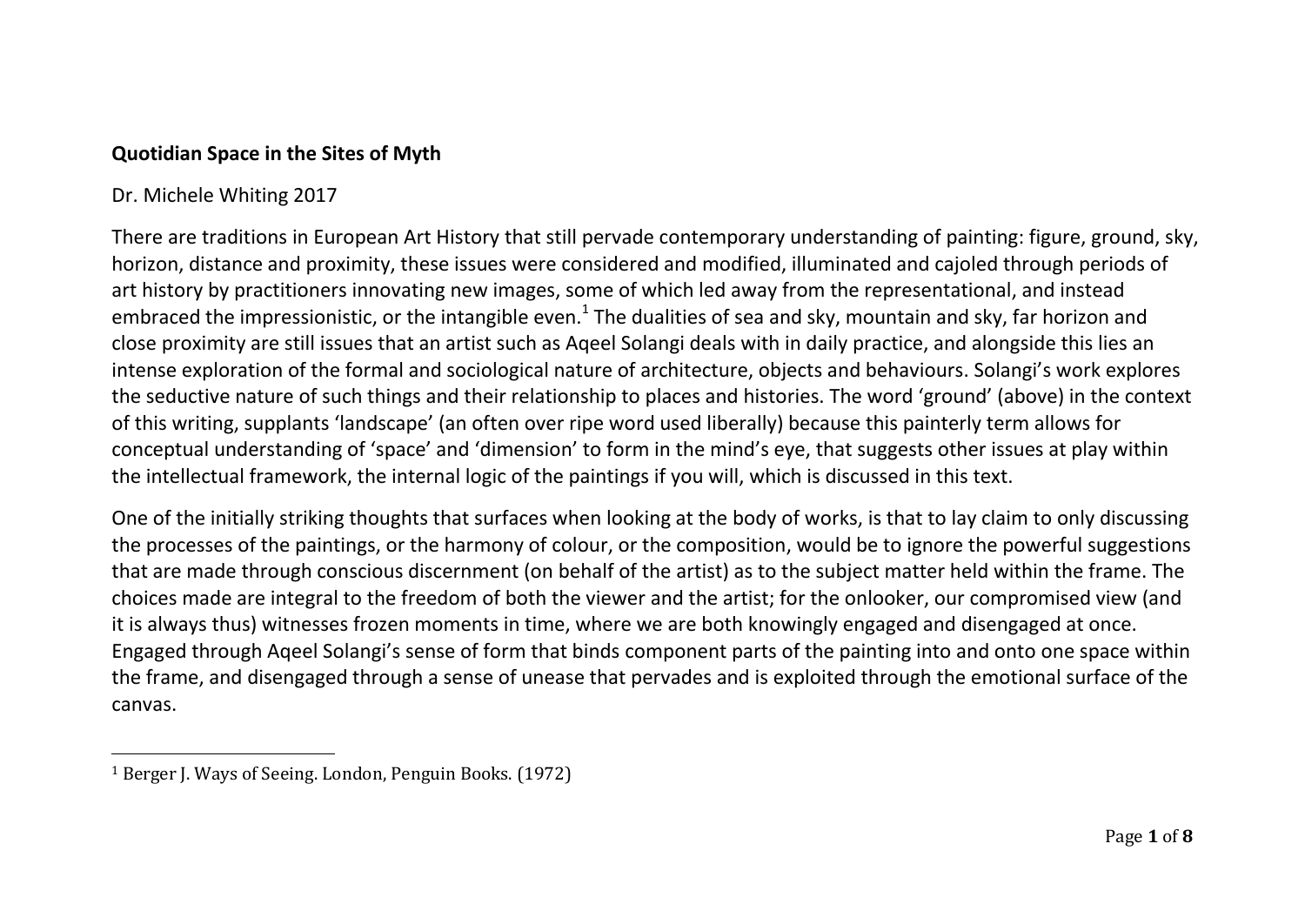In order to explain this more fully, let us gaze on a work such as *The Frisbee Players* (2016). It is apparent in the painting that there is an invisible reality of space and time 'folded'<sup>2</sup> in and on itself; the artist making manifestly visible an imaginary ground, populated by seascape, architecture and children, with a visceral sense of foreboding being retained within the marks and drips of the surface. The drip, now static, evokes stasis that seeps into the painted surface and this may be considered a respectful homage to Peter Doig's trope. Underlying the surface is the complexity of construction and composition; the artist uses pre- existing images that are 'found'<sup>3</sup> as source material, and also digitally photographed elements made during moments of visiting places of interest. He forms digital collages, the compound nature of this process being a piecing together or collaging of elements that strive towards mythological thought, or rather noncomplacent mythological thoughts, made visible. At the basis of this exploratory practice lie traditional values of painting,

drawing and composition that Aqeel has adopted skillfully over the years.

"I learnt gilding techniques from Mark Mills at the Prince's School of Traditional Arts (PSTA) London, where he taught how the effect of colour beneath the gold or silver can change their behavior. I applied this idea by using silver colour (not silver or gold leaf) here by adding a yellow layer underneath it, so that it gave the surface a glow and dream like feel. Upon the invitation by Dexter Dalwood to his London studio at Cubitt, he shared his recent works that were also based on same principles of yellow underneath with silver on top…"

Aqeel Solangi also quotes Neil MacGregor's protestation that 'every site is charged with memory'<sup>4</sup> and in considering how this relates to the works, it is clear that memory is provoked in a myriad of ways as 'places' are revealed to us, the

 $\overline{a}$ 

<sup>2</sup> Vidler A, Warped Space. USA. MIT Press. (2002).

<sup>3</sup> Often taken from the artist's extensive image archive.

<sup>4</sup> (Neil MacGregor cited in) Laurence, R. and Macdonald, F. (2016) *Great writers' quotes from the Hay Festival* [online] Available from: [http://www.bbc.com/culture/story/20160601-writers-quotes-im-good-at-getting-into-trouble?no\\_redirect=true](http://www.bbc.com/culture/story/20160601-writers-quotes-im-good-at-getting-into-trouble?no_redirect=true) [Accessed 17-08-2016]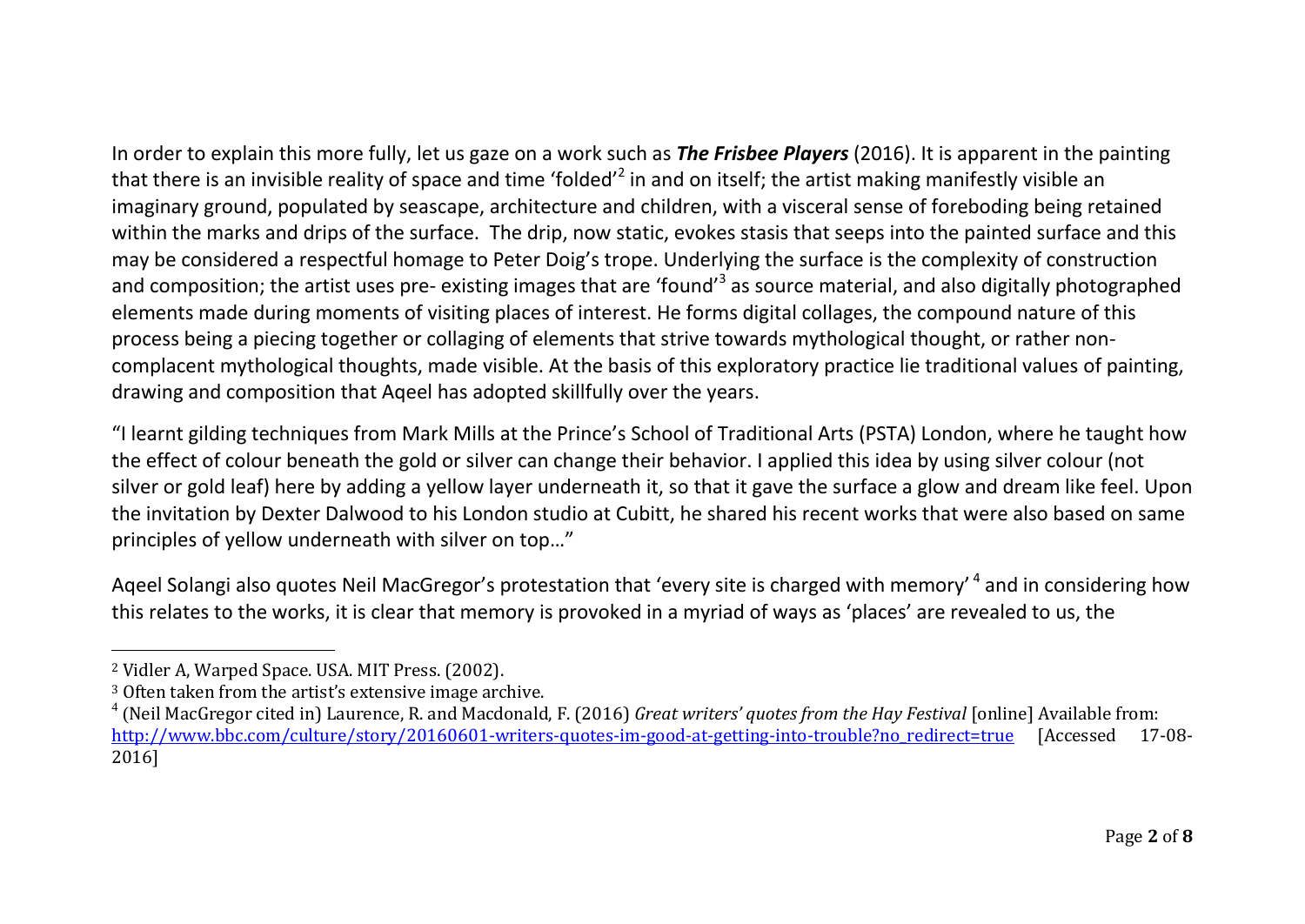onlooker. We are reminded of moments of revelation, of concealment and hide and seek, seen from the hazy moments before sleep claims us: subjects, images, objects transformed out of familiar recognition into a new memory. When we look at another painting *The Blue Tent* (2016) we see a blue tent, but it is concealing somebody, and is situated in a Roman Amphitheatre. The sky, a memory in itself is inspired from another time, by another artist (Richard Hamilton's *Sunset*, 1975). We can clearly see here, inspiration from pre-cursors in art's rich history and more prosaic encounters with contemporary painters such as the aforementioned Doig, and it is here again that we get a glimpse of sensing Solangi's aesthetic satisfaction in which memory, place, feeling and form are manipulated and merged with exemplary traditional skills. Again, these thoughts are clear in the collated postcards paintings, where ongoing pre-occupations with architecture, people and places are considered within the everydayness of the images. Collation as a verb, acting as a piecing together, and a method of layering, so forming new spaces between relations of images, and this is something that also occurs within the knowing construction of the paintings.

Considering aspects of 'place' in contrast to the spaces within the painting, we can think about what place is and might be: Geographer Edward Relph in his now classic phenomenological text *Place and Placelessness* states *"…to be human is to live in a world that is filled with significant places: to be human is to have and to know your place'<sup>5</sup>* This concept strikes a chord in all of us, we understand the notion of our place implicitly. Solangi explains his relationship to notions of place thus: "…in a way it was a constant search for unidentified place that maybe suited my imagination and to some extent myself ,and this has perfectly defined by the curator Mike Tooby 'You travel around yourself and your home, rather than that place, or besides that place you learn yourself as well.'<sup>6</sup> When I photographed the site of the Khewra Salt Range, it was like I found something, something I didn't know, I think it was like I found the match of that place visualized in my

 $\overline{a}$ 

<sup>5</sup> Relph, E. (2008) *Place and Placelessness*. London: Sage Publications. Originally this text was written forty years ago, but was reprinted in addition with a contemporary context. (p9, p16)

<sup>6</sup> Tooby, M. (2016) *Thinking around exhibiting.* Group discussion. Bath School of Art & Design. 19 July 2016.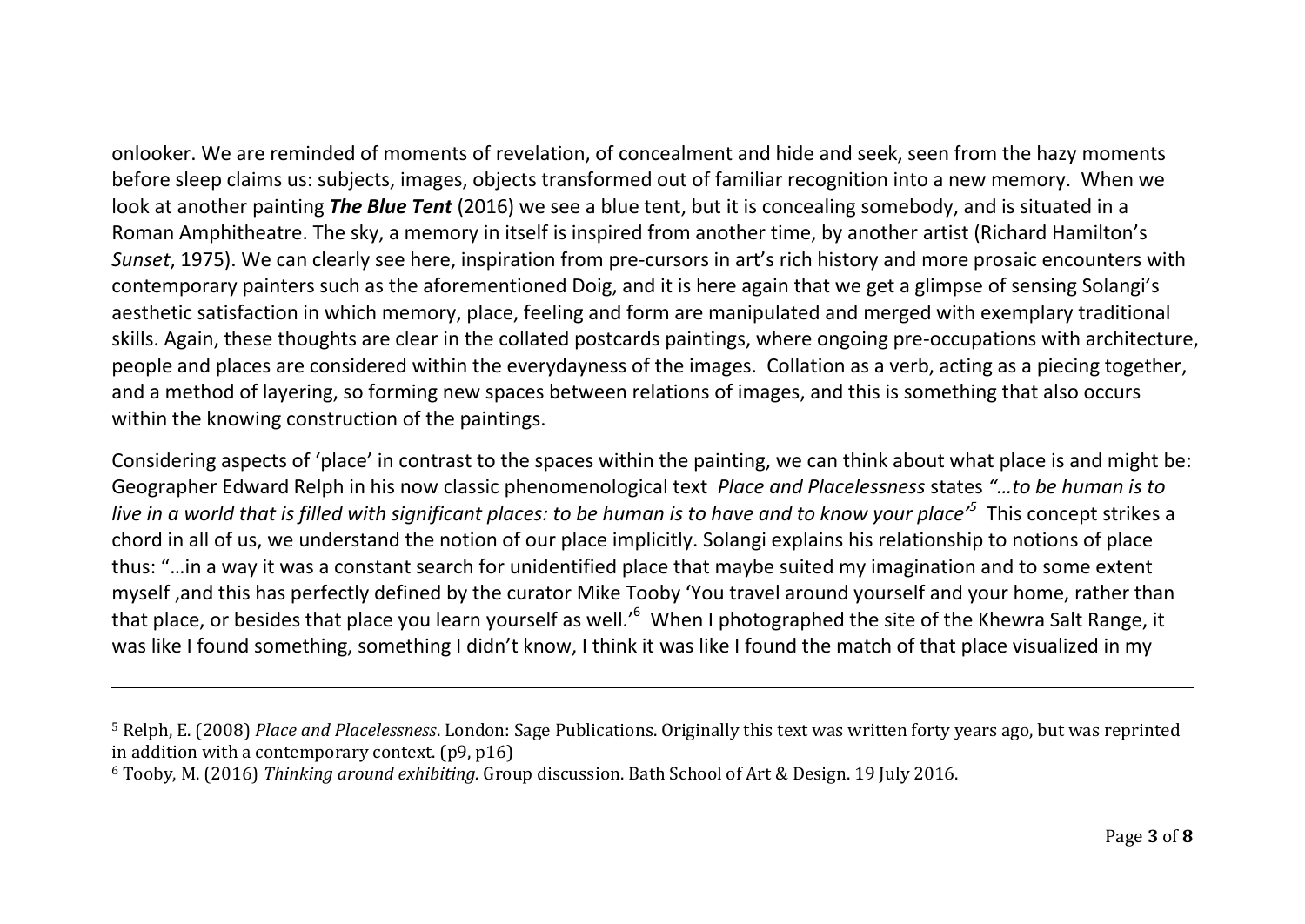mind or as artist Camilla Wilson in a discussion on my work stated that 'It (Place) was already there in your mind, it's like something you actually already had invented before you saw it because it's in your repertoire.<sup>'7</sup> The paradoxes of space is a constant, it draws us, as artists to consider and mediate our own place in the world, but it also points towards other issues that are perhaps implicit and not explicit- buried to us until we visit a site, explore space, consume place, make a painting.

In the painting *Khewra* (2017) when thought through in relation to unpacking 'place' within Solangi's corpus, we see some sense of urgency that becomes apparent within it's painterly surface. Aqeel Solangi visited the Khwera Salt Range in December 2016, drawn to the tunnels, the lights iridescent on the salt surface, or as Marco Di Capua noted that light revitalized 'the living flesh of that place'.<sup>8</sup>

As Solangi explains "The overpowering character of the tunnel is larger than life in comparison with the human figure where the grandeur of nature is evident with all its glory. There are human interventions besides this natural setting, for example a wooden barrier, electric wiring & light. The melancholic gaze of the figure and overall setting of the work resonates to the works by Peter Doig, specifically *The Pelican (Stag)* and *100 Years Ago,* where a single figure stares at the viewer in a very unusual way. This eye contact is different from Davinci's *Mona Lisa* and off course Manet's *Olympia* as well. The identity of the figure is visible and to some extent recognizable. The girl is looking at us but a certain distance is maintained, it might be because of her placement in the composition. She has turned to pose or she might be unsure to proceed ahead as both feet aren't aligned."

This awkward state underlines the aforementioned sense of urgency being mediated in the painting. It forces us to approach the painting tentatively, unsure of 'place' and unsure of meaning; as viewers we bring to perception of the

 $\overline{a}$ 

<sup>7</sup> Wilson, C. (2016) *Tutorial.* Bath School of Art & Design. 9 August 2016.

<sup>8</sup> Di Capua, M. (2005) 'Earth's Construction'. *51 international art exhibition - la biennale di Venezia,* 2005: 165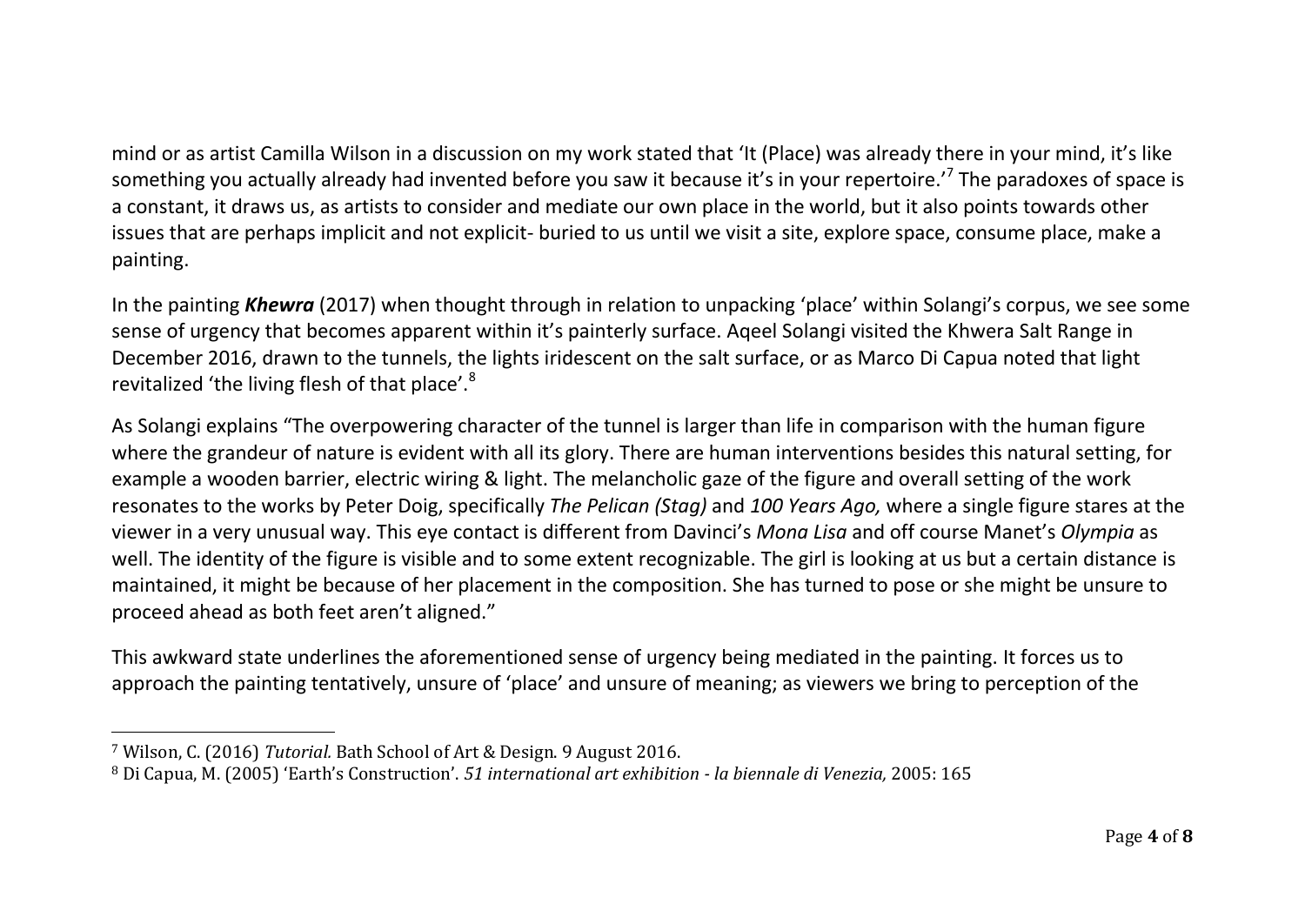painting our 'place', this might be politicized, local and loaded with global challenges that we face, or intimate and saturated with memory. In this awkward state we search for clues, essences of things to hang onto, and just as we begin to form an idea we see something else. The eye is therefore never 'easy' in the sense of it never being able to settle, this restlessness denotes urgency that comes to the fore, even though the figure portrayed is quiet, melancholic even. This

means that, as viewers we are searching for our 'own place' within this painted place through Solangi's mediated place, formed conceptually through collapsing one space into another, and thus the folds continue to fold in, on and of themselves.

Aqeel adds "While I was painting this work, there was a news on Geo TV today (30-01-2017) and confirmed on internet that UNESCO to add 8 more Pakistani sites to the World Heritage Sites list and among them Khewra Salt Range is also the one. I liked this coincidence. The 2nd coincidence was that I came to know that The Khewra Salt Mine is also known as Mayo Salt Mine, and Mayo School of Art (my alma mater National College of Arts previously known as Mayo School of Art) were of the same name. Both were named in the honour of Lord Mayo viceroy of India"

Emotion in painting inhabits a different space from everyday emotion, maybe gesturing towards it through layers, saturation and echoes of colours that help to create a sort of frame of human consciousness, this is not political in a sense of any overt politic but rather points towards the frailty of mankind and his/her position within a shifting and difficult world, raising questions of existential validity within these reduced, painted spaces. Take for instance *The Abandoned Boat* (2016). In this painting three figures narrate their relationship - at a moment in time - to a singular boat. Through a rigorous process of photography, the construction and composition of the painting tells of a pedestrian day in the making. Boredom, as an emotion, hangs heavy through the lack of engagement with the boat in the two seemingly disconnected figures, and the almost banal situation or site. An umbrella lies discarded to the forefront of the work. This object seems dislocated from the subjects, it is heavy like a fallen bird, one has the immediate view that it probably doesn't function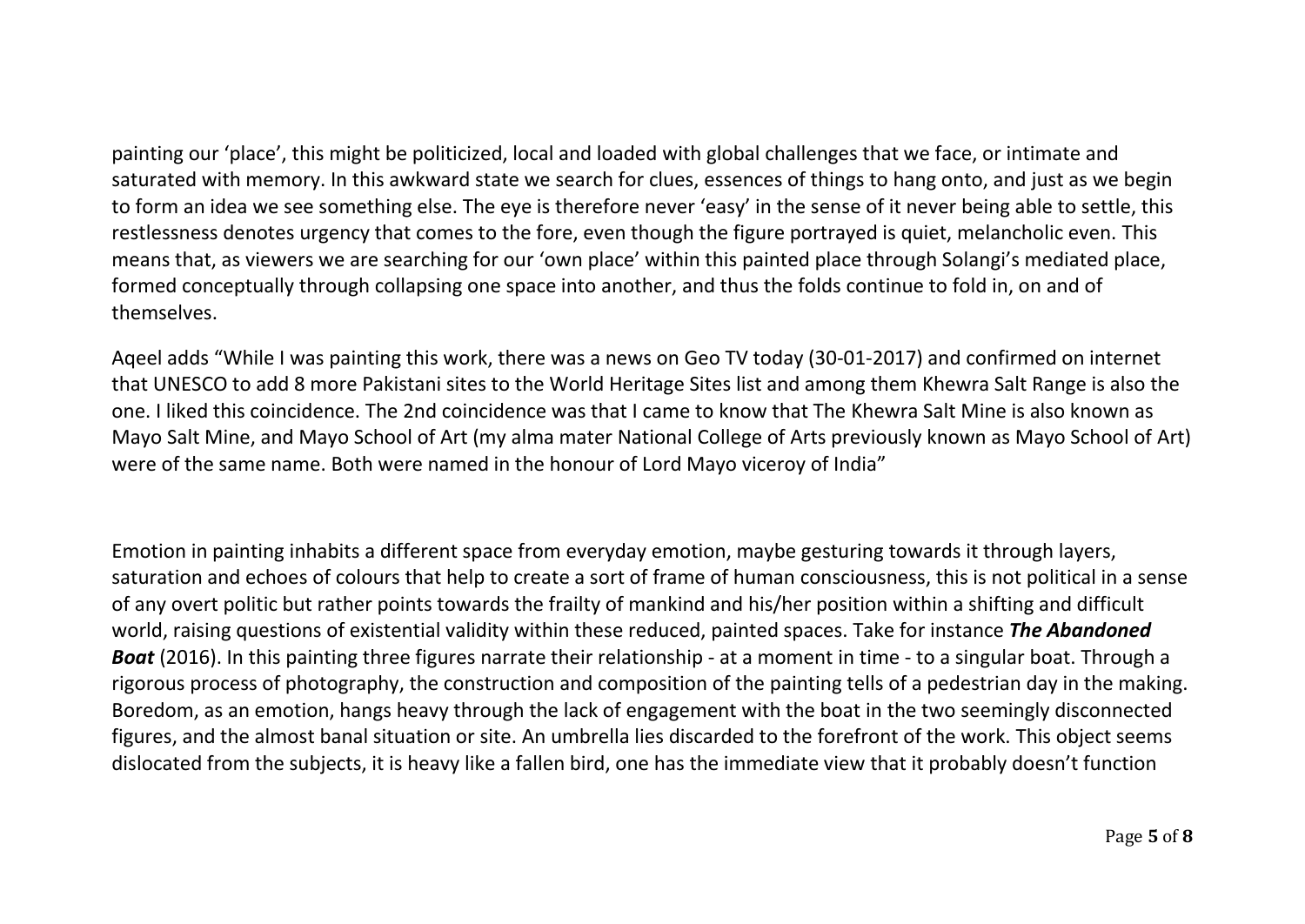well any longer, but what is it's purpose? Positioning the umbrella at the forefront of the picture plane, means that the artist has so positioned it for the viewer to be aware of looking into the reality presented, making us, the viewer cognisant of this action, and this is in opposition to Formalist theories that assert flatness and non-illusionistic tendencies. The umbrella here serves another purpose, in that it reminds us of certain Western art histories, such as Hans Holbein the Younger, whose work *The Ambassadors*, housed at the National Gallery, London and painted in 1533 shows an anamorphic skull hovering in the near picture plane as a symbol of mortality. Correlations can be drawn with the broken umbrella (although not anamorphic) unable to function and discarded into viewer 'space', expanding the flatness of the painting, with the nature of being discarded ('discardedness') accentuated through the situation of the boat.

Complexities of space also rear their heads in *The White Arch* (2016), and this painting is exciting in the sense that so much is at play here; the painting proposes a strategy of presenting historical past in a way that challenges the meaning of the nature between us and the material world, in other words the spaces between past, present between meaning and symbolic space collapse. This is not subversive, as it still observes rigours of painting practice through construction, pigment, stroke and so on, however, when we question the subject matters bought together we can begin to decode something else that is going on here. The foreground details an ugly, barren rock which is juxtaposed against an architectural subject- that of *The Bridge of Sighs*, or *Ponti dei Sospiri*, in Venice, Italy. The history of the bridge built around 1600 and designed by Antoni Contino, was a walkway of legend that spanned the courts of Justice and the Palacio Ducale prison. On the right was justice, and on the left the hell of execution and imprisonment, in Christian context. So, the bridge represents an in-between space betwixt two concepts; here and there, Heaven and Hell. The turquoise of the foreground and the sky are unsettling and invade the minds eye, so that we begin to focus on the right hand side of the work- the Palacio Ducale Prison. Alberto Giacometti once said that 'The object of art is not to reproduce reality, but to create a reality of the same intensity, and this sentiment is something that the artist adheres to in conceptualising the work.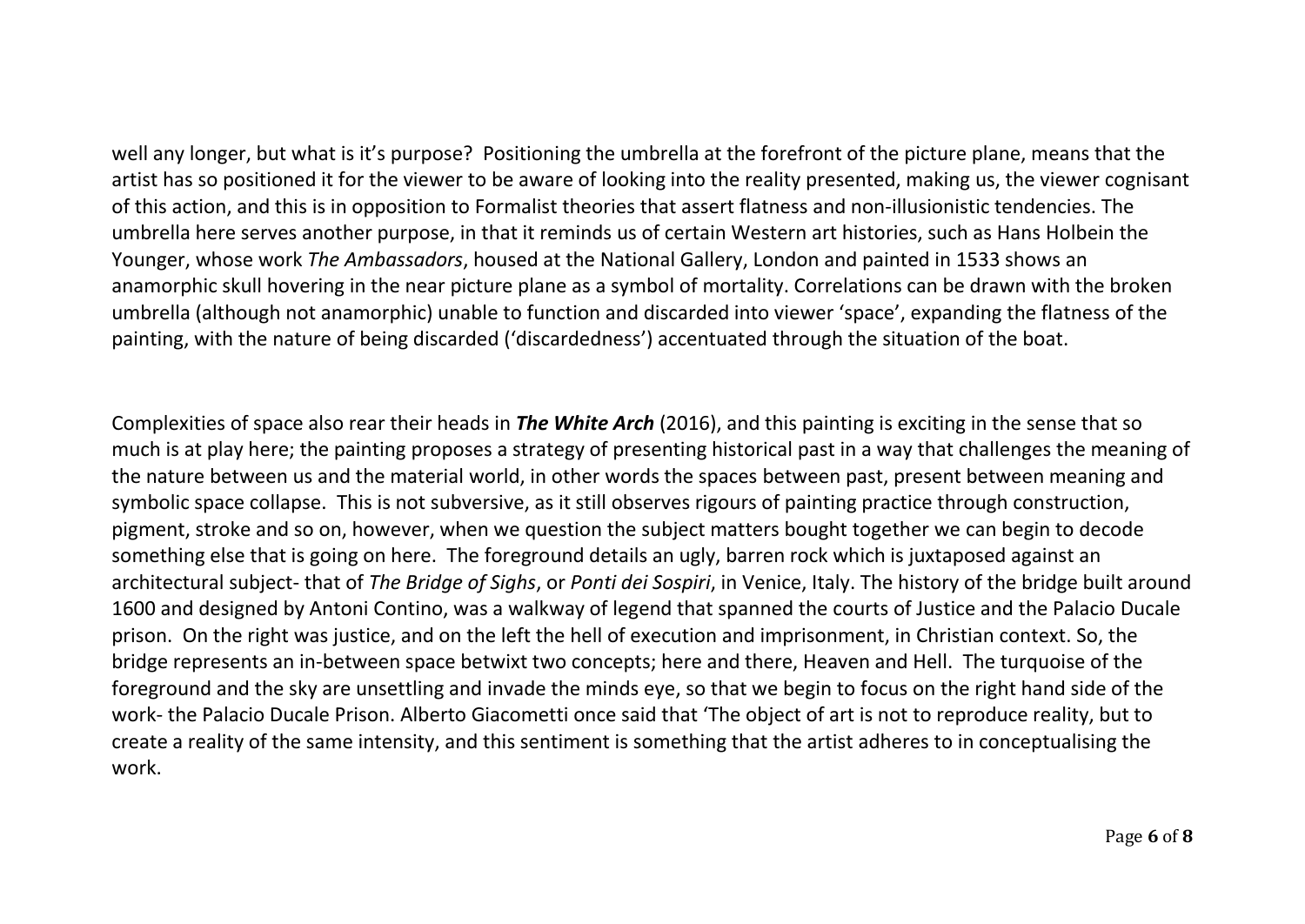Speaking about the angel motif in his painting, *It was a dream and you are part of that* (2017) Aqeel explains "…the interesting part is the Angel's wings where blobs of paint formulate them and the overall execution is not photorealistic but a painterly one. This imagined source with the help of photograph is a painterly debate where a place/site is situated through paint…the actual sculpture is made of bronze, titled as *The Angel of Peace* is installed in Parade Gardens adjacent to the Pulteney Bridge in Bath UK and photographed 2016 during my Masters studies at Bath School of Art and Design, Bath Spa University…"

History, in this painterly situation, is foundational, formed within the warped and folded new conceptual space<sup>9</sup> of the painting, the site exists in the human mind, either as a place visited and in memory, or as a place of longing to visit. We also have a freedom to choose between right and wrong, between good and bad, so human nature is at question through the free floating, conceptual spaces of the painting, with difficult and visceral histories engaging with the viewer through a sense of significance unfolding; like waiting for something to happen in a suspended space, it is exhilarating and slightly terrifying.

As we stand in front of the paintings, we are present in the moment, made aware of our own human condition, our roots and origins and also our shared contexts; these thoughts are also illuminated through the collection of painted postcards, mentioned above, that detail different fractional places that could be scrutinized in parts but rather a reading of the totality provides a sense of wholeness to a disjointed and almost dystopian vision. The paintings of Aqeel Solangi challenge us to question the worlds that we inhabit and awake in us something else that we can't quite put our finger on, a spatial germ of an idea, played out through quotidian, folded spaces, within which infinite possibilities open up. Thus

l

<sup>9</sup> Vidler A, Warped Space. USA. MIT Press 2002.